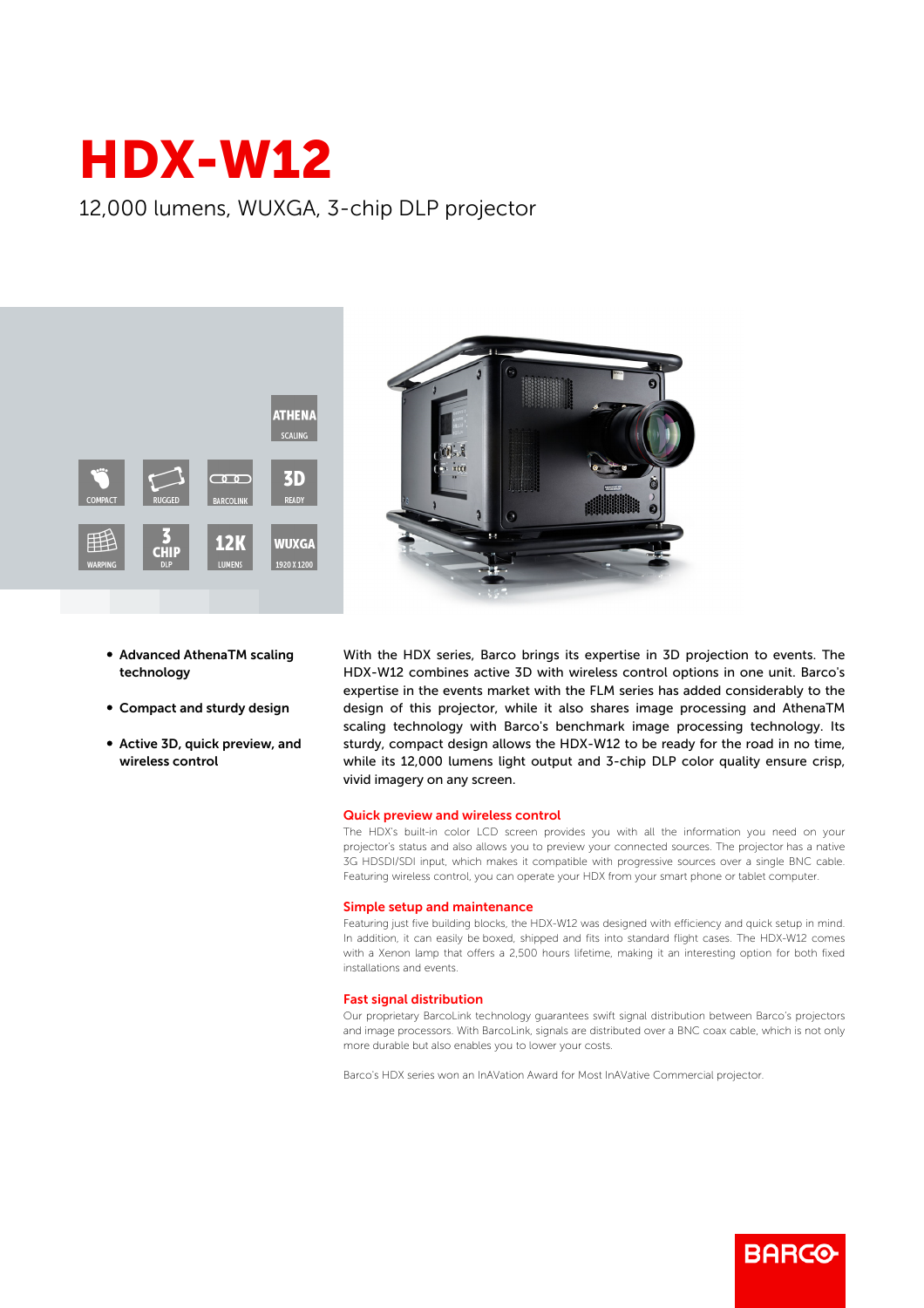| <b>TECHNISCHE SPECIFICATIES</b>                       | <b>HDX-W12</b>                                                                                      |
|-------------------------------------------------------|-----------------------------------------------------------------------------------------------------|
| Type projector                                        | WUXGA 3-chip DLP digital projector                                                                  |
| Technologie                                           | 0.96" DMD x3                                                                                        |
| Resolutie                                             | 1,920 x 1,200 (WUXGA)                                                                               |
| Lichtuitvoer                                          | 12,000 center lumens / 11,000 ANSI lumens*                                                          |
| Contrast                                              | 1,850:1 (standard) / 2,600:1 (high contrast mode)                                                   |
| Helderheidsuniformiteit                               | 90% (standard)                                                                                      |
| Beeldverhouding                                       | 16:10                                                                                               |
| ScenergiX                                             | Horizontal and vertical edge blending                                                               |
| Type lens                                             | $TLD+$                                                                                              |
| Lensbereik                                            | 0.73:1 ; 1.2:1 ; 0.8-1.16 ; 1.16-1.5:1 ; 1.5-2.0:1 ; 2.0-2.8:1 ; 2.8-4.5:1 ; 4.5-7.5:1 ; 7.5-11.5:1 |
| Optische lensverschuiving                             | Vertical: -30% to +120% / Horizontal: -40% to +40% on zoom lenses (memorized)                       |
| Kleurcorrectie                                        | P7                                                                                                  |
| Lamp                                                  | 2.5kW xenon                                                                                         |
| Levensduur lamp (standaard)                           | 2,500 hours                                                                                         |
| Transport met lamp                                    | Yes                                                                                                 |
| Lampbehuizing, snelle vervanging                      | Yes                                                                                                 |
| Lampvervanging door klant                             | Yes                                                                                                 |
| Lampgarantie (vervanging op locatie/in de<br>fabriek) | 90 days, 500 hours / pro rata 750 hours                                                             |
| Verzegelde DLP™-kern                                  | Standard                                                                                            |
| Optische dowser                                       | Standard                                                                                            |
| Picture-in-Picture                                    | Up to two sources on-screen simultaneously                                                          |
| Oriëntatie                                            | table -ceiling -side (portrait)* -vertical<br>* lamp door down/bottom                               |
| <b>DMX 512</b>                                        | Standard                                                                                            |
| <b>WARP</b>                                           | direct adjust OSD + toolset                                                                         |
| Beeldverwerking                                       | Embedded wrap & blend engine                                                                        |
| Trapeziumcorrectie                                    | Yes                                                                                                 |
| Geïntegreerde webserver                               | Yes                                                                                                 |
| CLU (constante lichtuitvoer)                          | Standard                                                                                            |